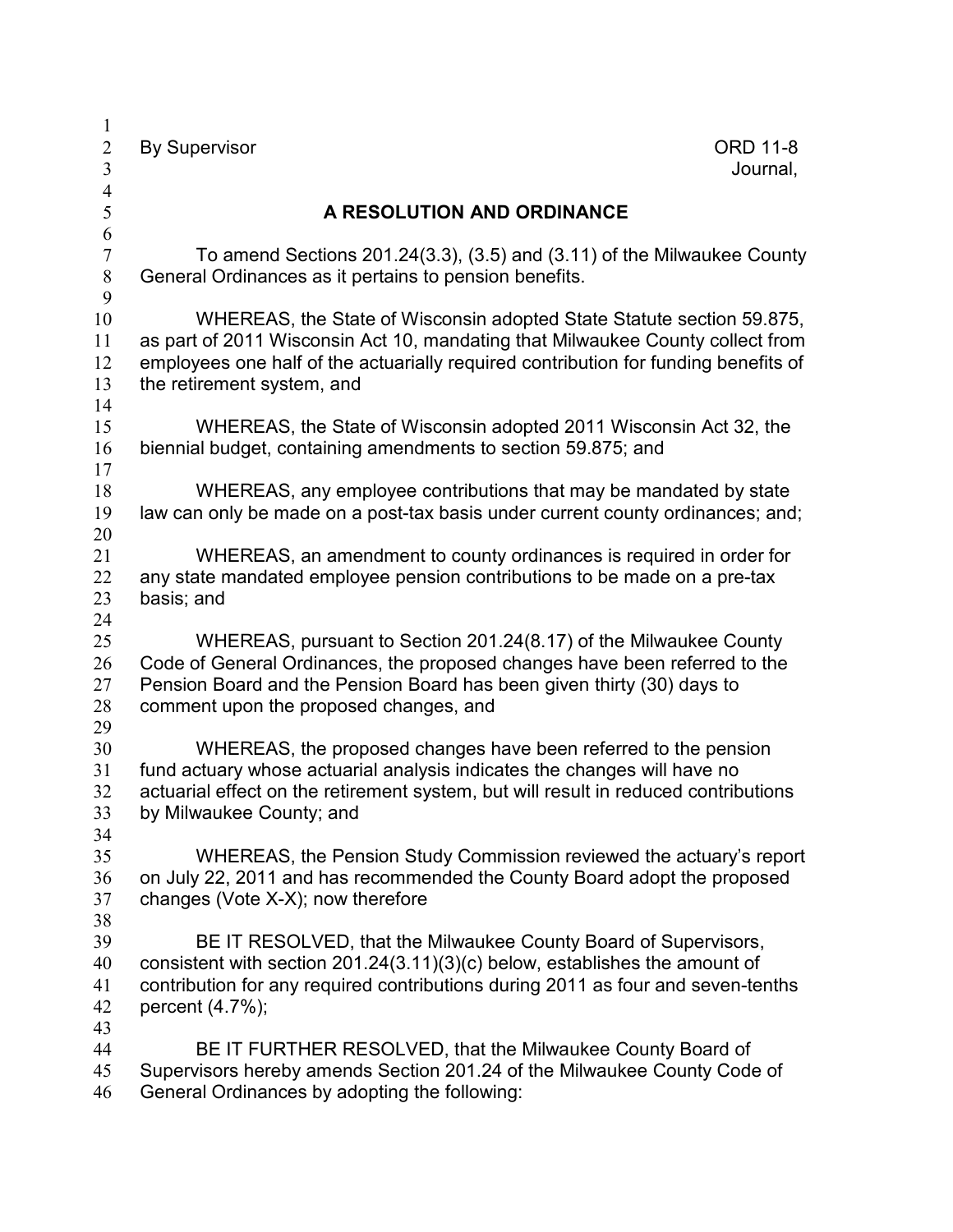| 47 |                                                                               |
|----|-------------------------------------------------------------------------------|
| 48 | <b>AN ORDINANCE</b>                                                           |
| 49 |                                                                               |
| 50 | The County Board of Supervisors of the County of Milwaukee does ordain        |
| 51 | as follows:                                                                   |
| 52 |                                                                               |
| 53 | <b>SECTION 1.</b> Section 201.24(3.11) of the General Ordinances of Milwaukee |
| 54 | County is amended and restated in its entirety as follows:                    |
| 55 |                                                                               |
| 56 | 3.11 Employee Contribution                                                    |
| 57 |                                                                               |
| 58 | (1) Mandatory Employee Contributions. Each member of the Employees'           |
| 59 | Retirement System shall contribute to the retirement system a percentage      |
| 60 | of the "Member's Compensation" according to subsections 3.11(2) and (3)       |
| 61 | based on the following schedule:                                              |
| 62 | (a) Effective January 1, 2011 through July 23, 2011, for any                  |
| 63 | member who is not covered by the terms of a collective bargaining             |
| 64 | agreement, who is an elected official, or who is covered by a collective      |
| 65 | bargaining agreement that has adopted this ordinance, other than              |
| 66 | members who make a contribution to the System under section 3.3(2),           |
| 67 | the member shall contribute the amount provided in subsection (3)(a);         |
| 68 | (b) Effective January 1, 2011 through July 23, 2011, for any                  |
| 69 | member who is an elected official, the member shall contribute the            |
| 70 | amount provided in subsection (3)(b);                                         |
| 71 | (c) Except as provided in paragraph (g), effective July 24, 2011.             |
| 72 | any member who is, or on a subsequent date becomes, (1) not covered           |
| 73 | by the terms of a collective bargaining agreement, or (2) an elected          |
| 74 | official, or (3) covered by a collective bargaining agreement with the        |
| 75 | <b>American Federation of State, County and Municipal Employees</b>           |
| 76 | (AFSCME), shall contribute the amount provided in subsection (3)(c);          |
| 77 | (d) Effective July 24, 2011, any member whose initial date of                 |
| 78 | membership in the retirement system is on or after July 24, 2011 and who      |
| 79 | (1) is not covered by the terms of a collective bargaining agreement, or      |
| 80 | (2) is an elected official, or (3) is covered by a collective bargaining      |
| 81 | agreement with the American Federation of State, County and Municipal         |
| 82 | Employees (AFSCME), or (4) is covered by a collective bargaining              |
| 83 | agreement with the Milwaukee Deputy Sheriffs Association, or (5) is           |
| 84 | covered by a collective bargaining agreement with the Milwaukee County        |
| 85 | Firefighters Association, shall contribute the amount provided in             |
| 86 | subsection $(3)(c)$ ;                                                         |
| 87 | (e) Effective January 1, 2012, a member who is covered by a                   |
| 88 | collective bargaining agreement with (1) the Association of Milwaukee         |
| 89 | County Attorneys, or (2) the Federation of Nurses and Health                  |
| 90 | Professionals, or (3) the Milwaukee Building and Trades Council, or (4)       |
| 91 | the Technicians, Engineers, and Architects of Milwaukee County, or (5)        |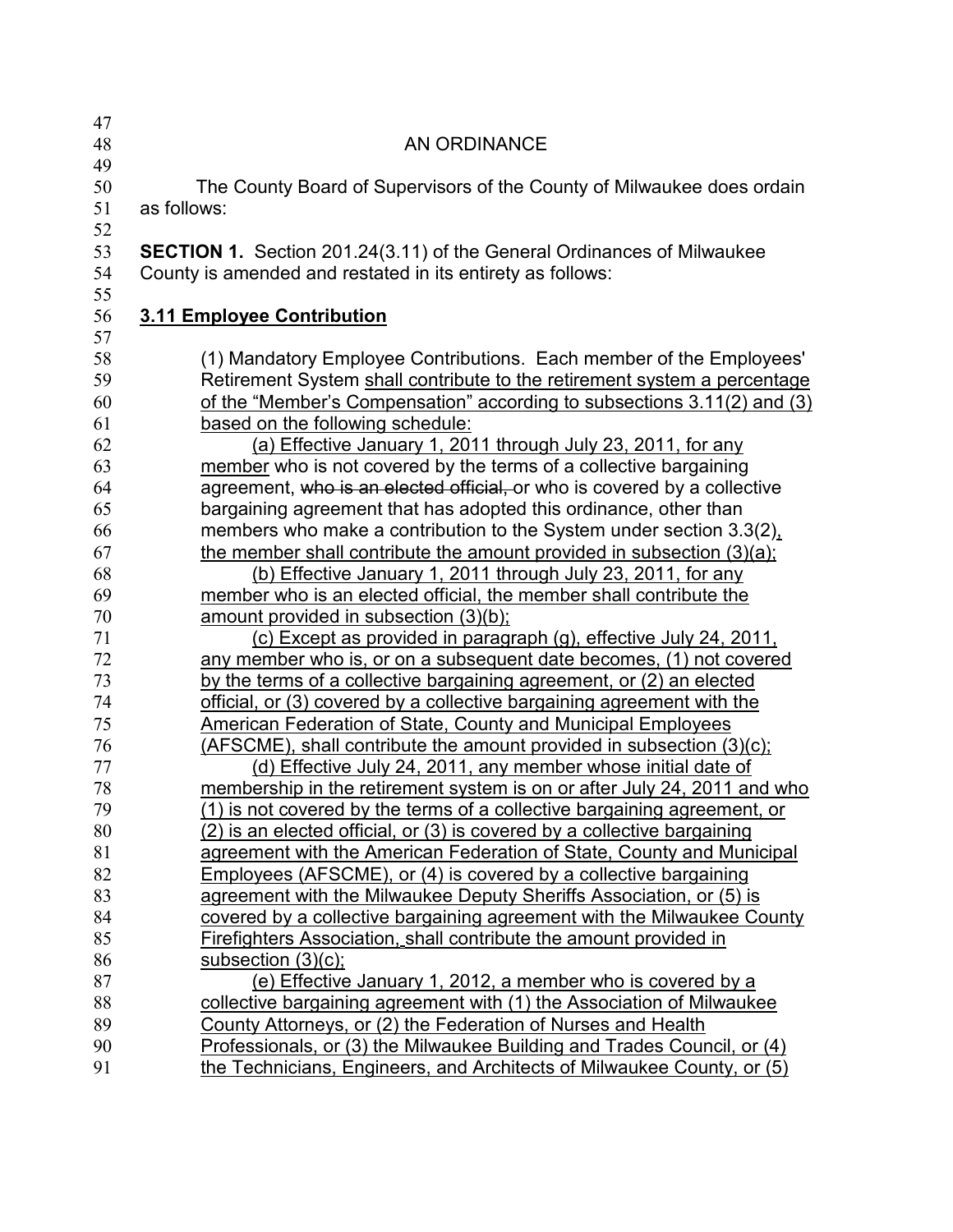| 92  | the International Association of Machinists and Aerospace Workers, shall     |
|-----|------------------------------------------------------------------------------|
| 93  | contribute the amount provided in subsection (3)(c).                         |
| 94  | (f) Any member whose initial date of membership in the retirement            |
| 95  | system is on or after January 1, 2012 and who is covered by the terms of     |
| 96  | a collective bargaining agreement with (1) the Association of Milwaukee      |
| 97  | County Attorneys, or (2) the Federation of Nurses and Health                 |
| 98  | Professionals, or (3) the Milwaukee Building and Trades Council, or (4)      |
| 99  | the Technicians, Engineers, and Architects of Milwaukee County, or (5)       |
| 100 | the International Association of Machinists and Aerospace Workers, shall     |
| 101 | contribute the amount provided in subsection (3)(c);                         |
| 102 | (g) Any member who, on July 24, 2011, was a nonrepresented law               |
| 103 | enforcement or firefighting managerial employee, as set forth in section     |
| 104 | 59.875 of the statutes, and any member who, on July 24, 2011, was a          |
| 105 | represented law enforcement or firefighting employee and who becomes.        |
| 106 | after July 24, 2011, a nonrepresented law enforcement or firefighting        |
| 107 | managerial employee, as set forth in section 59.875 of the statutes, shall   |
| 108 | contribute the same amount respectively as represented law enforcement       |
| 109 | and firefighting employees whose initial date of membership in the           |
| 110 | retirement system was prior to July 24, 2011.                                |
| 111 |                                                                              |
| 112 | , shall contribute to the retirement system a percentage of the "Member's    |
| 113 | Compensation" according to subsection 3.11(2).                               |
| 114 | (2) "Member Compensation" shall include all salaries and wages of the        |
| 115 | member, except for the following: overtime earned and paid; any expiring     |
| 116 | time paid such as overtime, and holiday; and injury time paid; and any       |
| 117 | supplemental time paid such as vacation or earned retirement.                |
| 118 |                                                                              |
| 119 | (23) Contribution Percentage: The percentage shall be as follows:            |
| 120 |                                                                              |
| 121 | (a) Two (2) percent of Member's Compensation earned between                  |
| 122 | January 9, 2011 and June 11, 2011 $\frac{1}{11}$                             |
| 123 | (b) Tand three (3) percent of Member's Compensation earned                   |
| 124 | between June 12, 2011 and July 23, 2011 December 10, 2011;                   |
| 125 | (c) Fand four (4) percent of Member's Compensation earned on or              |
| 126 | after December 11, 2011;                                                     |
| 127 | (db) Notwithstanding the sections 3.11(2)(a) and (c), elected                |
| 128 | officials shall contribute tTwo (2) percent of Member's Compensation         |
| 129 | earned on and after between January 9, 2011 and July 23, 2011.               |
| 130 | (c) A percentage of Member's Compensation as established by the              |
| 131 | County Board based on a recommendation from the retirement system            |
| 132 | actuary. The percentage of Member's Compensation shall be derived            |
| 133 | from the "actual contribution required for the current year" as set forth in |
| 134 | section 3.1 of chapter 201.24 of the ordinances, with members being          |
| 135 | responsible for the contribution required by State statute. The County       |
| 136 | Board shall set forth in its annual adopted budget the percentage of a       |
| 137 | Member's Compensation required to comply with the statutorily required       |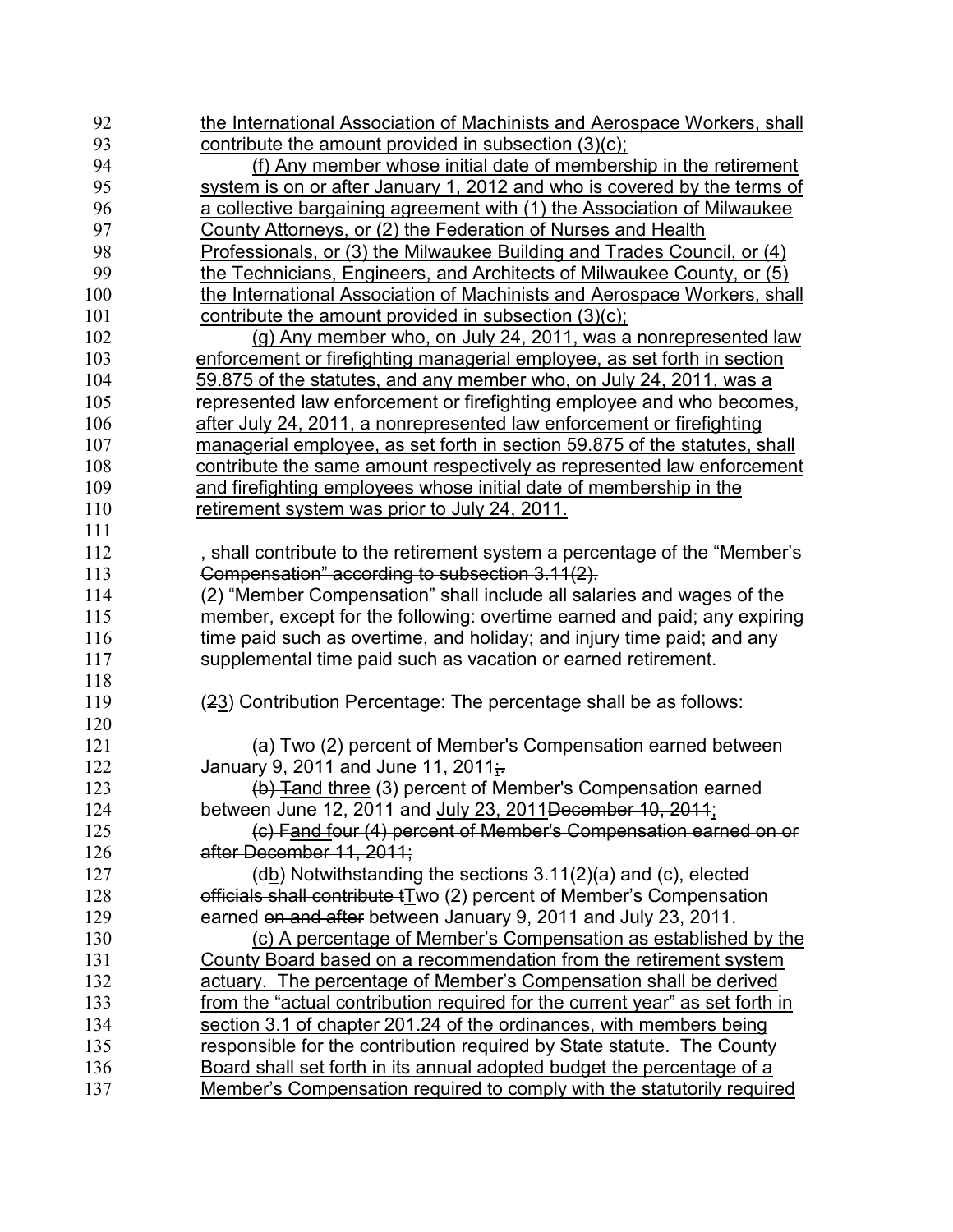contribution. The percentage of a Member's Compensation may vary from year to year and shall be applicable for 26 pay periods and shall apply on a prospective basis beginning with the first pay period each year. (34) Pick-Up Contributions. Notwithstanding the preceding, contributions shall be made by the County in lieu of contributions by the employee even though the contribution is designated as an employee contribution. Members have no option to choose to receive the contributions provided for in this section directly instead of having the contribution paid by the County to the retirement system. The contribution shall be made on a pre-tax basis, and there shall be a corresponding reduction in compensation actually paid to the member. These contributions shall qualify as pick-up contributions (pursuant to Internal Revenue Code 151 section 414(h)(2)). These contributions shall have no impact on internal plan contribution limits or forms of benefit payment under the retirement system. The pick-up of these contributions shall not be construed to reduce the salary upon which final average salary is calculated, as defined in section 2.8. Unless specified otherwise, these contributions do not impact the calculation of a member's benefit. The designation and qualification of these contributions as pick-up contributions pursuant to Internal Revenue Code section 414(h)(2) does not, however, result in the County paying the required contribution on behalf of the employee in a manner inconsistent with State statutory requirements and its prohibition of an employer making the payment on behalf of the employee. Notwithstanding the preceding, contributions made under this section by optional members, as defined in section 3.3(2), shall not be picked up and made on a pre-tax basis as provided in this subsection unless and until 166 the County receives a favorable private letter ruling from the IRS authorizing such pick-up. Corporation Counsel shall determine if and when a favorable private letter ruling has been received and pick up of 169 these contributions shall then commence for optional employees. (45) Determination of Accumulated Contributions. A member's accumulated contributions shall be equal to the sum of his mandatory employee contributions. (56) Refund of Accumulated Contributions. (a) Refunds of all accumulated contributions made under this 177 section 3.11, with interest at the rate of five percent (5%) per annum, shall be made on the same conditions and under the same circumstances as refunds under section 3.5, but may only be paid in the form of a lump sum payment. For an employee terminating employment with the County, any refund of accumulated contributions must be requested within 60 days **after termination.**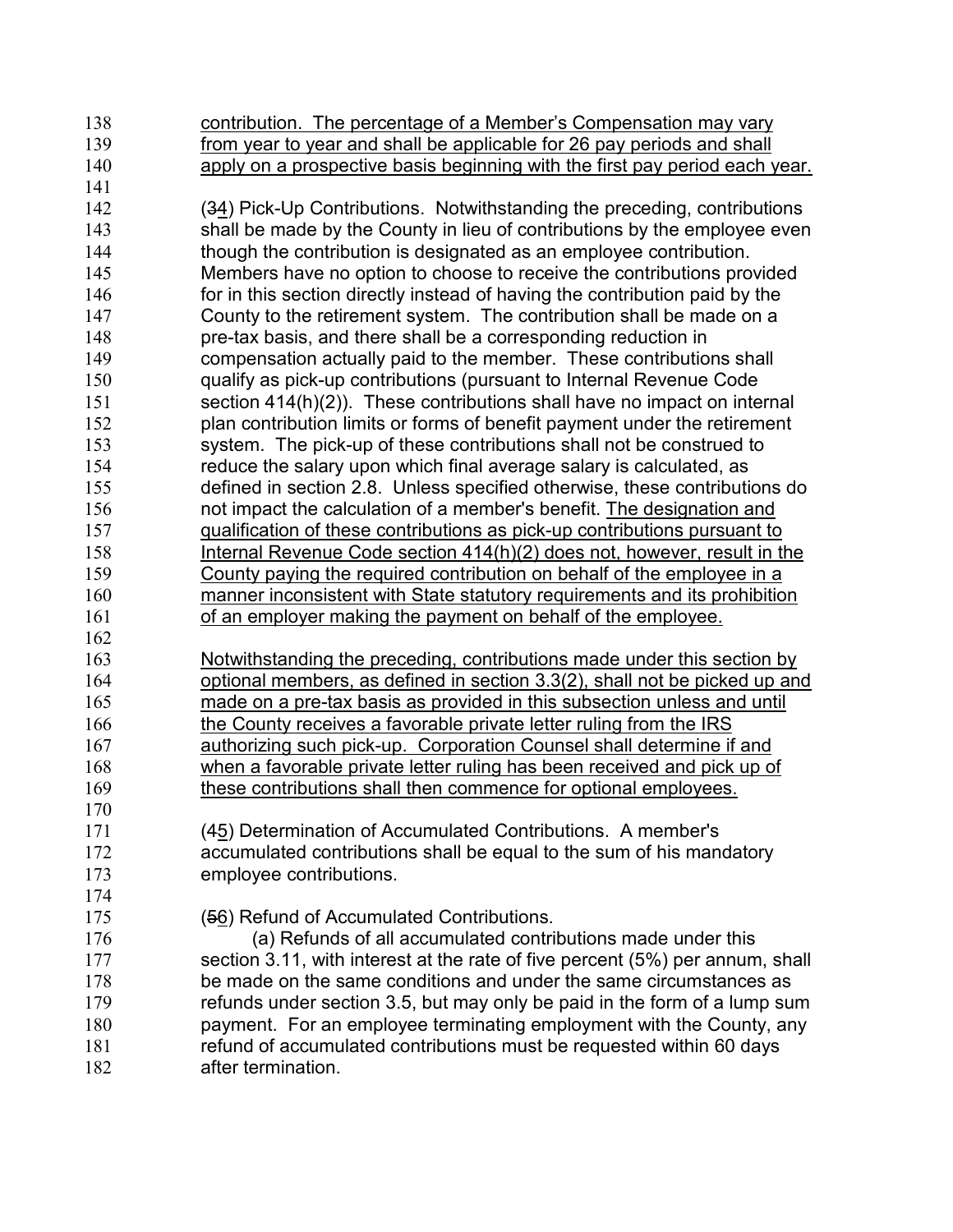(b) Members receiving a refund or on whose behalf a refund is paid under this subsection shall cease to be a member of the Employees' Retirement System and shall have no further right to any benefit under 186 this plan. (c) The provisions of section 11.1 shall not apply to accumulated contributions withdrawn by members under this section. **SECTION 2.** Section 201.24(3.3) of the General Ordinances of Milwaukee County is amended and restated in its entirety as follows: **3.3. Employe membership accounts.**  (1) In addition to the contributions required by section 3.1, the county, commencing with the 4th day of January 1969, shall contribute to the system the following percentage of the earnable compensation of each member, except members listed in paragraph (2): (a) Employes, other than deputy sheriffs and elected officials, six (6) percent. (b) Deputy sheriffs, eight (8) percent. (c) Elected officials, eight (8) percent. All such sums contributed by the county for members whose last period of employment began prior to January 1, 1971, shall be credited to the employe's membership account in addition to contributions made by the employe, other than voluntary savings. The contributions provided for in 207 this section 3.3(1) shall be considered separate and distinct from the employe contributions required under section 3.11. 210 (2) In addition to the contributions required by section 3.11, t<sub>The</sub> following members, who have elected to become optional members of ERS, shall also contribute to the system, by payroll deduction, six (6) percent of their earnable compensation: (a) All interns, students and trainees employed in non-civil-service positions. (b) All resident physicians employed in non-civil-service positions. (c) Seasonal employes, except those whose last period of continuous membership began prior to December 24, 1967. (d) Employes serving under emergency appointments except: (1) Employes whose last period of continuous membership began prior to December 24, 1967. (2) Employes on leave of absence to accept an emergency appointment. (3) Employes whose positions have been reclassified. Every member required to make the above contribution shall be deemed 226 to consent and agree to the payroll deductions made and provided herein. All sums contributed by a member shall be credited to his membership account. The contributions provided for in this section 3.3(2) shall be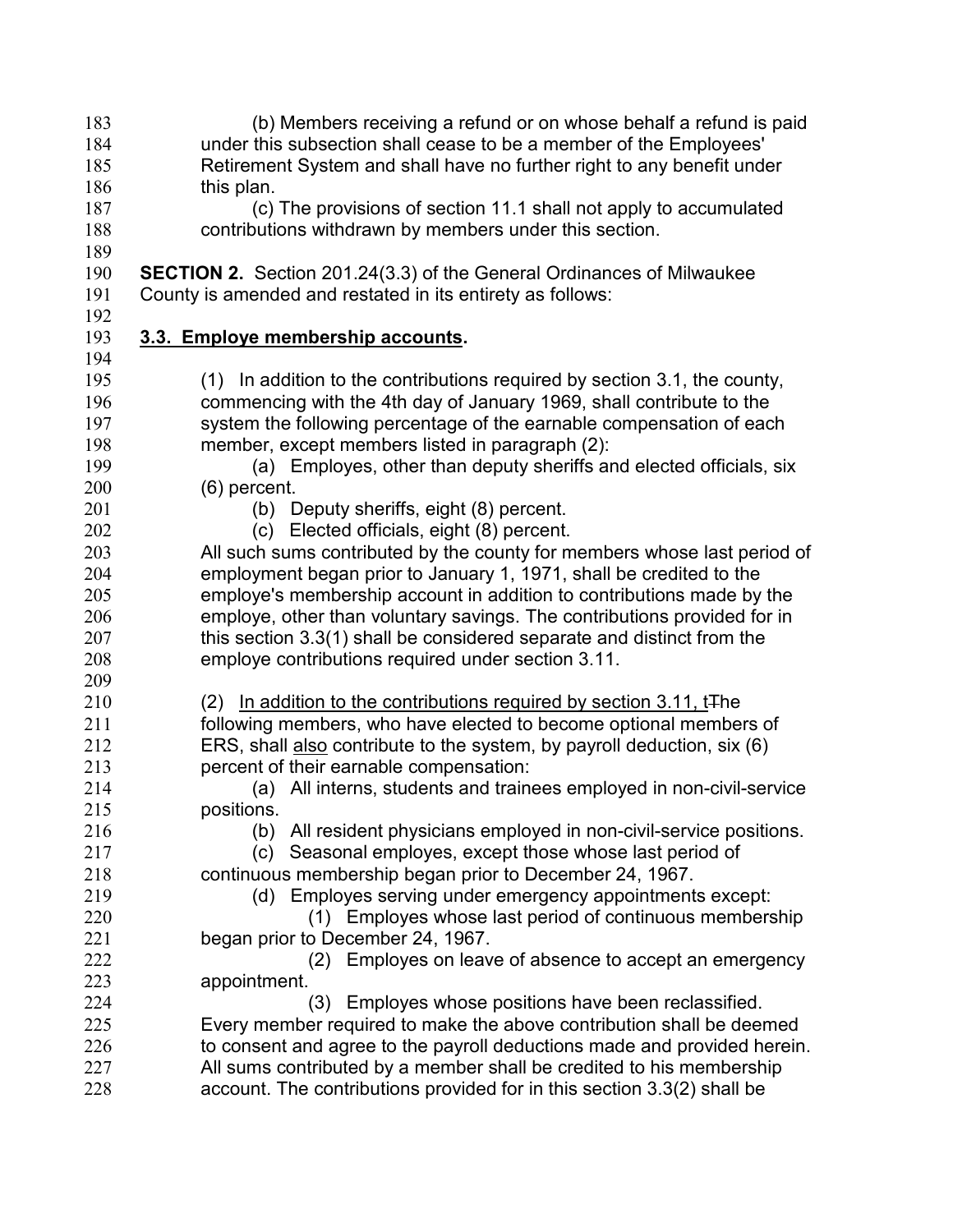- considered separate and distinct from the employe contributions required under section 3.11.
- 

**SECTION 3.** Section 201.24(3.3) of the General Ordinances of Milwaukee County is amended and restated in its entirety as follows:

## **3.5. Refunds upon severance or death.**

Notwithstanding the following, a member shall not be eligible to receive a refund of the portion of his membership account attributable to accumulated contributions contributed under section 3.11 if the member's employment was terminated due to fault or delinquency on the member's part under section 4.5 or if the member or a beneficiary of the member is eligible, at the time the request for a refund is made, for the present receipt of any monthly annuity benefit under sections 4.1, 4.5, 6.1, 6.2, 6.4, 7.1 or 7.2 of the Chapter 201.24 of the ordinances. Upon termination of employment, for reason other than death or retirement, a member shall be entitled to receive a refund of the balance as of the date of termination of his membership account and his savings account, accumulated at interest as set from time to time by the board. However, if a member who is eligible for a deferred vested pension withdraws his membership account, he shall forfeit all rights to a deferred vested pension.

 Upon termination of employment by reason of a member's death or upon the death of a member who is eligible for a deferred vested pension, the member's beneficiary shall be paid in lump sum the balance, as of the date of death, of his membership account and his savings account, provided that if a joint and survivor option under section VII is effective or a survivorship benefit under section VI is payable, the membership account shall not be paid to the beneficiary. However, if the amount of the membership account at the date of a member's death exceeds the total of 260 the amount of the payments made to the spouse and children under sections 6.1, 6.2, 6.4 and 7.1, after all payments due thereunder have been made, such excess shall be paid in a lump sum to the member's beneficiaries.

 Upon retirement of a member, the balance of his savings account shall be paid in one (1) of the following forms as determined by the board:

- (a) Lump sum payment.
- (b) Life annuity with full cash refund or on a term certain basis.

(c) Installments of a designated amount or over a designated period of time.

If under any of the above options a benefit becomes payable to some other person as a result of the death of the retired member, payment shall